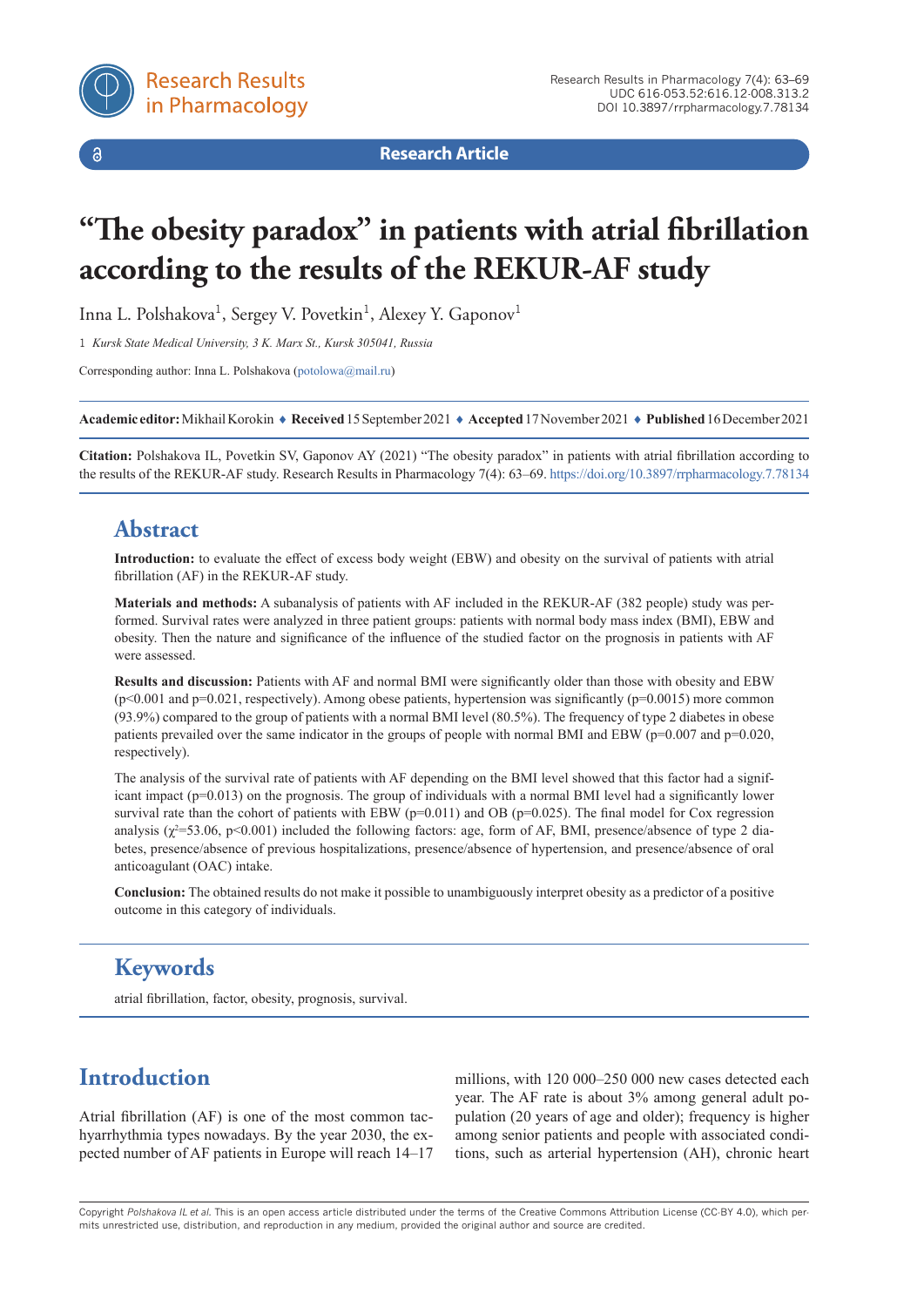failure (CHF), ischemic heart disease (IHD), heart valves failure, obesity, diabetes, and chronic kidney disease. AF progression usually depends on the general heart condition. For example, left ventricle hypertrophy and early vessel aging syndrome in patients with AH, left ventricle ejection fraction decrease below 40% in patients with CHF, history of myocardial infarction in IHD patients are considered as proven AF progression factors. AF is associated with a mortality increase, mostly related to strokes, heart failure or sudden cardiac death. Clinical guidelines on AF diagnostics and treatment show data on influence of some predictors on the survival rate and the circulation complications rate among AF patients: diabetes increases probability of embolic events, and AH is a significant stroke risk factor. AF patients with concomitant CHF are more likely to die independently of left ventricle ejection fraction. Patients with kidney failure have an increased risk of circulatory complications. It is proven that oral anticoagulant (OAC) intake has a positive impact on the prognosis in AF patients (All-Russian Scientific Society of Specialists in Clinical Electrophysiology; Arrhythmology and Cardiac Stimulation; Russian Society of Cardiology and Russian Association of Cardiovascular Surgeons 2017; Meshcherina et al. 2020; Ministry of Health of Russian Federation 2020; Hindricks et al. 2021).

Among non-cardiac predictors influencing AF occurrence, obesity plays an important role. Nevertheless there is no clear opinion on the influence of obesity on the outcome prognosis in AF patients. There is an ongoing discussion on the "obesity paradox" described in patients with AF along with AH and IHD. There are supporters and critics of the paradox, which is why additional research is needed to get a big picture of obesity impact on the prognosis of AF patients (Uretsky et al. 2007; Lavie et al. 2009; McAuley et al. 2012; Lavie et al. 2014; Druzhilov and Kuznetsova 2017; Lechi 2017; Druzhilov et al. 2018; Miklisanskaya et al. 2020; Proietti and Boriani 2020).

Aim of research: to evaluate the effect of overweight and obesity on the survival of patients with AF in the REKUR-AF study.

#### **Material and methods**

#### **Research design**

To reach the aim, a subanalysis of AF patients' database included into REKUR-AF study was conducted, which was approved by The Regional Ethic Committee (Minutes of Ethic Committee Meeting of Kursk State Medical University #7 of 07.05.2015). The design and results of this study were published previously (Polshakova and Povetkin 2017, 2018, 2019).

#### **Patients**

To conduct the subanalysis, the data on the patients were collected  $(n=896)$ , including the patients whose body mass

index (BMI) could be calculated according to the medical documentation. Considering this criteria, the patients were divided into groups: 382 in general (192 malse and 190 females), out of them 301 were urban residents, and 81 received care from other medical facilities of Kursk region. The average patient age was 76 [60–76] years old. To calculate a survival rate, a monitoring was performed on when the patient reached the "final point" (outcome), which was death of any cause. Phone contacts with the patients or their relatives were used 9.0±0.55 months after creating the database. Maximum time of observation was 17 months; 37 patients reached the final point. The outcome pattern was the following: cardiovascular deaths  $-62.2\%$ , and other causes  $-37.8\%$ .

The formed patient cohort was divided into 3 groups depending on their BMI level. The first group – patients with normal BMI 18.5–24.9 kg/m<sup>2</sup>; the second group – patients with excess body weight (EBW), BMI=25.0-29.9 kg/m<sup>2</sup>; the third group – patients with obesity, BMI=30.0 kg/m<sup>2</sup> and more (Russian Society of Cardiology; Russian Scientific Medical Society of Physicians; Association of Clinical Pharmacologists 2017; World Health Organization). The groups were compared by the parameters related to the clinical status of the patients and by ways of pharmaceutical correction.

#### **Statistic processing**

The statistical data were processed by using the standard methods (Glantz 1999) and consisted of 2 stages. Firstly, there was a survival rate study of different BMI patients; secondly, an analysis of the impact of the researched factor on AF prognosis was completed. On the first stage, survival charts, single- and double Caplan-Mayer analysis were applied. The latter was used to study influence of medications – OAC prescription – on the patients' survival rate depending on EBW or obesity presence. On the second stage, a Cox regression was used. As a data input method, the Backward stepwise approach was used, the predictor exclusion level being 0.05 (Sharashova et al. 2017a, 2017b).

To compare the impact of EBW and obesity as factors potentially influencing the prognosis in AF patients, when using a Cox regressive analysis, a comparison was made between different categories of clinical and pharmacological factors. The clinical category included: gender (female, male), age (under 60 y.o.; 60–75 y.o.; over 75 y.o.), AF type (paroxysm, persistent, constant), continuity of AF (less than 5 years; 5–10 years; more than 10 years), stable angina (no/yes), history of myocardial infarction (no/yes), class of CHF (≤class II; class III or class IV), glomerular filtration rate (GFR)  $(\geq 60; \text{ less than } 60 \text{ ml/min/L}, 73 \text{ m}^2)$ , type 2 diabetes (no/yes), presence and grade of AH (no, 1, 2, 3) hospital admissions within one year before the research (no/yes), the CHA<sub>2</sub>DS<sub>2</sub>VASc score ( $\leq$ 2; 3–5; more than 5 points), and heart rate (HR) ( $\leq$ 70; 71–80; 81–90; more than 90 beats per minute). The pharmacological factors included using different medication types: OAC (no/yes), antiplatelet (no/yes), angiotensin-converting enzyme inhibitors (ACEI) (no/yes), angiotensin II receptor antagonists (ARA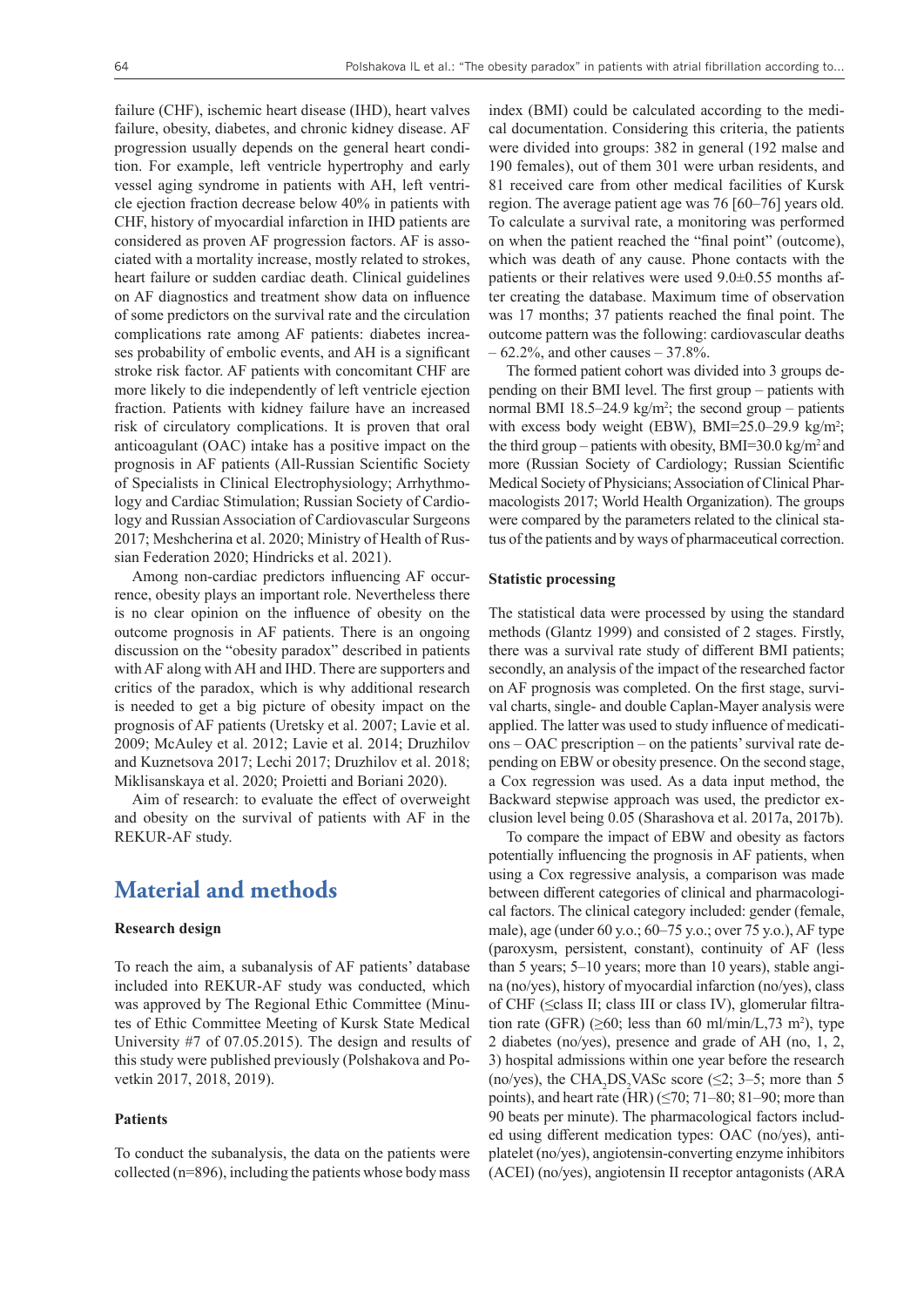II) (no/yes), beta-blockers (BB) (no/yes), Calcium channel blockers (no/yes), diuretics (no/yes), mineralocorticoid receptor antagonists (no/yes), antiarrhythmic drugs (no/yes), cardiac glycosides (CG) (no/yes), and statins (no/yes). The above factors were evaluated using the data obtained from analyzing the clinic charts of patients under study.

A model creation algorithm defined the most severe category of each factor (for example, age above 75, permanent AF, diabetes presence,  $4<sup>th</sup>$  grade of CHF, previous hospital admissions) as a comparison criterion to evaluate the impact on the outcome. When conducting a Cox regression analysis, the basic parameters were the following: relative risk (RR) and 95% of the confidence interval (95% CI). The statistical significance of the indicators was evaluated by several criteria: Wilcoxon (Gehan) test when constructing life tables, a set of 3 indicators: Log rank, Breslow, Tarone-Ware – when conducting a Kaplan-Meier analysis, and a Wald criteria in Cox regression. The overall role of the factor was evaluated along with assessing the impact of individual categories (if there were more than 2 categories present).

Discrete values in four-section tables system were compared using the  $\chi^2$  criteria. The latter was evaluated with Yates'correction for continuity. The quantitative parameters were compared using Mann-Whitney or t-test (depending on values spread). With  $p<0.05$  the result was considered as reliable. The results for absolute quantitative parameters, depending on the values spread, was shown in M $\pm$ SD or Me [25–75 quartiles]; the relative indicators were shown in percentage.

#### **Results and discussion**

The comparison of the groups under study showed reliable differences on several indicators (Table 1). AF patients with normal BMI were significantly older than patients with obesity and EBW ( $p<0.001$  and  $p=0.021$ , respectively). Among the patients with obesity, AH occurred significantly more (p=0.0015) frequent (93.9%), comparing to the patients with the normal BMI level (80.5%). It is associated with more  $(p=0.043)$  elevated level of diastolic blood pressure (DBP) in patients of the third group comparing to the first one. The type II diabetes rate in obese patients was elevated comparing to the same indicator in patient with normal BMI or EBW ( $p=0.007$  and  $p=0.020$ , respectively). Patients with EBW had a more rare CHF rate (p=0.036) than obese patients. The comparison of the other parameter showed no significant difference.

The frequency of prescribing different medications in the studied groups was the same, except for a more significant ( $p=0.019$ ) of ARA II usage in AF patients with obesity comparing to the patients with arrhythmia and normal BMI. The overall amount of renin-angiotensin-aldosterone system (ACEI+ARA II) inhibitors showed no significant difference in any of the groups. Moreover, more frequent  $(p=0.014)$  cardiac glycosides prescription was detected in the first group comparing to the second.

An additional analysis of the clinical and pharmacological factors was conducted for the AF patients with normal BMI and combined (EBW+obesity) group shows that significance of differences is maintained in the following indicators: age (75[64–80] and 66[60–75], respectively,  $p<0.001$ ); AH occurrence rate (80.5% and 91.7%, respectively,  $p=0.007$ ); DBP value  $(82.3\pm9.88$  mm Hg. and  $84.9\pm11.4$  mm Hg, respectively,  $p=0.049$ ); and diabetes rate (12.2% and 23.7%, respectively,  $p=0.036$ ).

A survival analysis depending on a BMI level shows that this factor has a significant impact  $(p=0.013)$  on the prognosis (Table 2). Pairwise comparison of BMI categories stated that the patients with normal BMI had a clearly lower survival rate than patients with EBW (Wilcoxon criteria (Gehan)=6.506,  $p=0.011$ ) and obesity (Wilcoxon criteria (Gehan)=5.016,  $p=0.025$ ). The last two groups show no big difference on this parameter (Wilcoxon criteria (Gehan)=0.913, p=0.339).

Kaplan-Meier analysis, conducted with regard to this factor and its categories, confirms the data acquired when constructing life tables (Table 3).

Taking into account strategic influence of OAC prescription on stroke and system embolism events in AF patients, defining the outcome of the disease, a further analysis was conducted to compare the survival rate of patients with different BMI levels depending on whether they take OAC drugs. (Table 4). Significant impact of BMI on prognosis was detected in the AF patients not taking OAC. Pairwise comparison of BMI categories in this patient cohort shows a significant decrease in the survival rate among the patients with the normal BMI comparing to the patients with EBW (Wilcoxon (Gehan) criteria=5.558, p=0.018) and obesity (Wilcoxon criteria=5.362;  $p=0.021$ ). The last two groups show no significant difference in this parameter (Wilcoxon (Gehan) criteria= $0.498$ , p= $0.480$ ).

A regressive Cox analysis was conducted to evaluate the role of BMI and other factors influencing the AF patient prognosis. The final model ( $\chi^2$ =53.06, p<0.001), defining the priority factors with a significant impact on the outcome of AF patients included the following factors: age, AF type, BMI, presence of diabetes, presence of previous hospital admissions, AH presence, and OAC usage (Table 5).

Presence of the clinical factors listed above in non-severe AF patients led to a significant decrease in the negative outcome risks: age  $60-75 - a 66.6\%$  decrease in the risk of the lethal outcome comparing to the patients older than 75 years old. Paroxysmal or persistent AF comparing to constant AF reduced the chances of the negative prognosis almost by  $\frac{3}{4}$  and  $\frac{4}{5}$ , respectively; obesity presence led to a 68.6% decrease in mortality from any cause comparing to the patients with normal BMI. No history of diabetes or previous hospital admissions led to a decrease in reaching "the final point" by AF patients by 73.7% and 91.1%, respectively. Presence of grade 2 and 3 AH was linked with a decrease in the negative outcome risk by almost  $\frac{4}{5}$  and  $\frac{2}{3}$  respectively, compared to the patients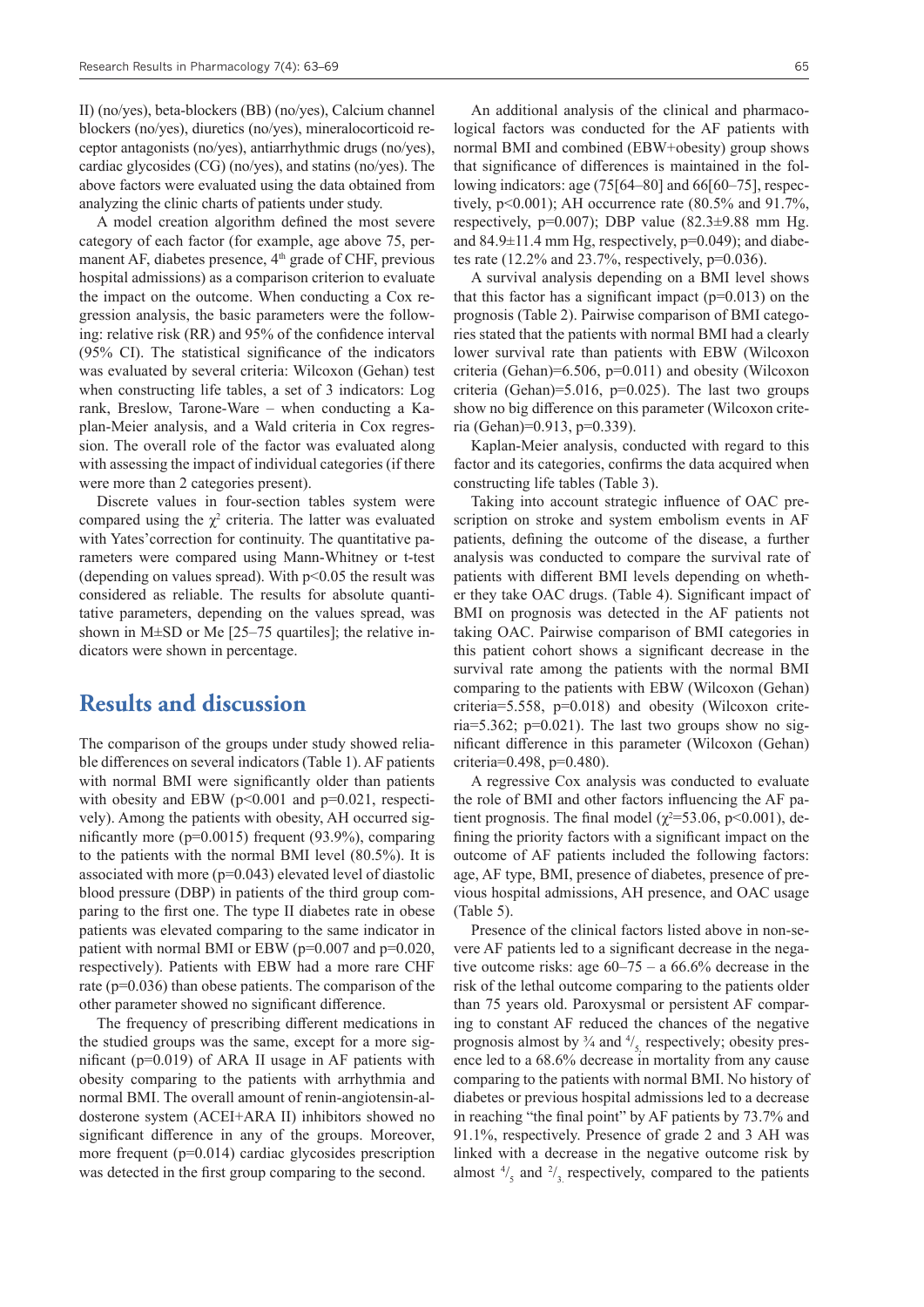#### **Table 1.** Comparison of Patients' Characteristics

| <b>Parameters</b>                  |                                                                             | <b>Normal BMI</b><br>$(abs/\%)$ | <b>Excess body</b><br>Obesity $(abs/\%)$<br>weight $(abs/\%)$ |                    |                | p             |           |
|------------------------------------|-----------------------------------------------------------------------------|---------------------------------|---------------------------------------------------------------|--------------------|----------------|---------------|-----------|
|                                    |                                                                             | $\mathbf{1}$                    | $\overline{2}$                                                | 3                  | $1 - 2$        | $1 - 3$       | $2 - 3$   |
| Total number of patients $(n=382)$ |                                                                             | 82/21.5                         | 103/26.9                                                      | 197/51.6           | $\overline{a}$ | $\mathcal{L}$ | ä,        |
|                                    | Male $(n=192)$                                                              | 45/54.9                         | 53/51.4                                                       | 94/47.7            | NA             | NA            | <b>NA</b> |
| Gender                             | Female $(n=190)$                                                            | 37/45.1                         | 50/48.6                                                       | 103/52.3           | NA             | NA            | <b>NA</b> |
| BMI (kg/m <sup>2</sup> )           |                                                                             | 23.51 [22.04-24.34]             | 27.68 [26.23-28.58]                                           | 34.42 [32.0-37.32] | < 0.001        | < 0.001       | < 0.001   |
| Average age (years old)            |                                                                             | 75[64-80]                       | 68[61-77]                                                     | 66[59-74]          | 0.021          | < 0.001       | <b>NA</b> |
| AF continuity (years)              |                                                                             | $2.5[1-6]$                      | $4[2-6]$                                                      | $4[1-6]$           | <b>NA</b>      | NA            | <b>NA</b> |
|                                    | paroxysmal                                                                  | 17/20.73                        | 13/12.62                                                      | NA                 | NA             | NA            | NA        |
| AF type                            | persistant                                                                  | 26/31.71                        | 39/37.86                                                      | NA                 | NA             | NA            | <b>NA</b> |
|                                    | permanent                                                                   | 39/47.56                        | 51/49.52                                                      | NA                 | NA             | NA            | NA        |
|                                    | SBP (mm Hg)                                                                 | $136.4 \pm 19.6$                | 139.5±21.9                                                    | $131.3 \pm 20.3$   | NA             | NA            | <b>NA</b> |
| BP and HR<br>levels                | $DBP$ (mm $Hg$ )                                                            | $82.3 \pm 9.88$                 | 84.4±12.4                                                     | $85.2 \pm 11.0$    | NA             | 0.043         | NA        |
|                                    | HR (bpm)                                                                    | 74[68-81]                       | 70[64-80]                                                     | 72[64-82]          | NA             | NA            | NA        |
|                                    | Presence                                                                    | 66/80.5                         | 90/87.4                                                       | 185/93.9           | NA             | 0.0015        | NA        |
|                                    | Grade 1                                                                     | 7/10.61                         | 12/13.33                                                      | 25/13.51           | NA             | NA            | NA        |
| AH                                 | Grade 2                                                                     | 21/31.82                        | 20/22.22                                                      | 50/27.03           | NA             | NA            | NA        |
|                                    | Grade 3                                                                     | 38/57.57                        | 58/64.45                                                      | 110/59.46          | NA             | NA            | NA        |
|                                    | Presence                                                                    | 33/40.24                        | 51/                                                           | 97/49.24           | NA             | NA            | NA        |
|                                    | Class I                                                                     | $0/$                            | 1/1.96                                                        | 1/1.03             | NA             | NA            | NA        |
| Stable angina                      | Class II                                                                    | 17/51.52                        | 26/50.98                                                      | 45/46.39           | NA             | NA            | NA        |
|                                    | Class III                                                                   | 16/48.48                        | 24/47.06                                                      | 51/52.58           | NA             | NA            | NA        |
| Post-MI<br>sclerosis               | Presence                                                                    | 19/23.17                        | 24/23.30                                                      | 42/21.32           | NA             | NA            | NA        |
|                                    | Presence                                                                    | 81/98.78                        | 95/92.23                                                      | 193/97.97          | NA             | NA            | 0.036     |
|                                    | Class I                                                                     | 3/3.70                          | 1/1.05                                                        | 4/2.07             | NA             | NA            | NA        |
| <b>CHF</b>                         | Class II                                                                    | 28/34.57                        | 36/37.90                                                      | 63/32.64           | NA             | NA            | NA        |
|                                    | Class III                                                                   | 26/32.10                        | 43/45.26                                                      | 77/39.90           | NA             | NA            | NA        |
|                                    | Class IV                                                                    | 24/29.63                        | 15/15.79                                                      | 49/25.39           | NA             | NA            | NA        |
| Type 2 diabetes                    | Presence                                                                    | 10/12.20                        | 16/15.53                                                      | 55/27.92           | NA             | 0.007         | 0.020     |
| <b>GFR</b>                         | Less than 60 ml/min/1.73 m <sup>2</sup>                                     | 46/56.10                        | 51/49.51                                                      | 105/53.30          | NA             | NA            | NA        |
|                                    | Number of hospital admissions within the year before participation in study | $1[1-1]$                        | $1[1-1]$                                                      | $1[1-1]$           | NA             | NA            | NA        |
| CHA, DS, VASc                      | points                                                                      | $4[3-5]$                        | $4[3-5]$                                                      | $4[3-5]$           | NA             | NA            | NA        |
| ACEI                               | Admission rate                                                              | 63/76.83                        | 74/71.84                                                      | 137/69.54          | NA             | NA            | NA        |
| ARA II                             | Admission rate                                                              | 5/6.10                          | 14/13.59                                                      | 35/17.77           | NA             | 0.019         | NA        |
| <b>MCRA</b>                        | Admission rate                                                              | 44/53.66                        | 47/45.63                                                      | 119/60.41          | NA             | NA            | NA        |
| Diuretics                          | Admission rate                                                              | 55/67.07                        | 69/66.99                                                      | 137/69.54          | NA             | NA            | NA        |
| Antiplatelets                      | Admission rate                                                              | 61/74.39                        | 67/65.05                                                      | 127/64.47          | NA             | NA            | NA        |
| <b>BAB</b>                         | Admission rate                                                              | 47/57.32                        | 69/66.99                                                      | 134/68.02          | NA             | NA            | NA        |
| CCB                                | Admission rate                                                              | 13/15.85                        | 13/12.62                                                      | 28/14.21           | NA             | NA            | NA        |
| AAD                                | Admission rate                                                              | 31/37.80                        | 27/26.21                                                      | 66/33.50           | NA             | NA            | <b>NA</b> |
| <b>Statins</b>                     | Admission rate                                                              | 57/69.51                        | 69/66.99                                                      | 139/70.56          | NA             | NA            | <b>NA</b> |
| CG                                 | Admission rate                                                              | 24/29.27                        | 14/13.59                                                      | 39/19.80           | 0.014          | NA            | <b>NA</b> |
| OAC                                | Admission rate                                                              | 11/13.41                        | 23/22.33                                                      | 37/18.78           | NA             | NA            | <b>NA</b> |

**Note:** The percentage of the patients' number in every group was calculated from the total number of patients. Percentage of the other parameters was calculated relatively to the number of patients in every group. AAD – antiarrhythmic drugs, ACEI – angiotensin converting enzyme inhibitor, AF – atrial fibrillation, AH – arterial hypertension, ARA II – angiotensin II receptor antagonists, BAB – beta-adrenal blockers, BMI – body mass index, BP – blood pressure, CCB – calcium canal blockers, CG – cardiac glycosides, CHF – chronic heart failure, DBP – diastolic blood pressure, GFR– glomerular filtration rate, HR – heart rate, MCRA – mineral corticoid receptor antagonists, MI – myocardial infarction, OAC – oral anticoagulants, SBP – systolic blood pressure.

without AH. No OAC usage led to an almost 4.6-time increase in the lethal outcome risk. Age under 60, EBW, grade 1 AH as the researched factor categories had positive but insignificant impact on AF prognosis.

Comparison of the AF patients with different BMI and included in REKUR-AF study shows a significantly elevated survival rate in the patients with obesity (91.4%) and EBW (94.2%) compared to the patients with normal BMI (82.9%). There is no significant difference between the results of the groups with obesity and EBW by this parameter. An analysis of the survival rates performed by Kaplan-Meier method yielded the same conclusion,

which allows considering EBW and obesity as the factors leading to an increase in survival in AF patients under typical clinical observation within 9 months. Our results are in agreement with the literature sources data which detected presence of the "obesity paradox" in patients with cardiac diseases, including AF. A meta-analysis of the observational study of CHF patients, which included 28 209 people, А. Oreopoulous et al. (2008) showed that, comparing to normal BMI patients. CHF patients with EBW or obesity had lower rates of cardiovascular (19 and 40%, respectively) and general mortality (16 and 33%, respectively) within an average observation time of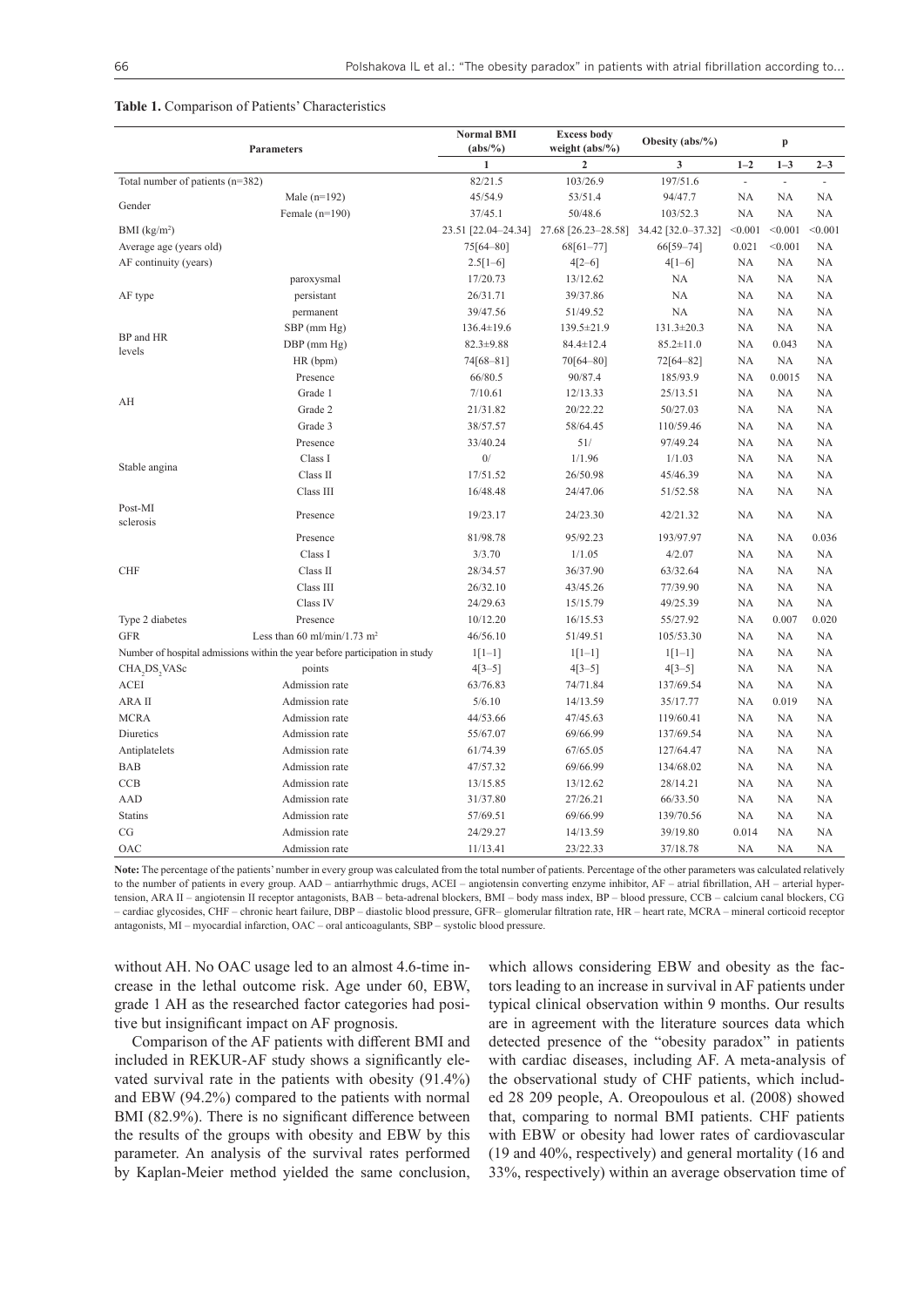**Table 2.** Comparison of Survival Rates in AF Patients With Different BMI Levels

| Factor     | <b>Factor categories</b> | Percentage of<br>surviving patients | <b>Wilcoxon (Gehan)</b><br>criteria; p |  |  |
|------------|--------------------------|-------------------------------------|----------------------------------------|--|--|
|            | $18.5 - 24.9$            | 82.9%                               |                                        |  |  |
| <b>BMI</b> | $25.0 - 29.9$            | 94.2%                               | $8.678$ ; p=0.013                      |  |  |
|            | 30 and more              | 91.4%                               |                                        |  |  |
|            |                          |                                     |                                        |  |  |

**Note:** BMI – body mass index.

**Table 3.** Significance of Differences of Survival Parameters Evaluated by Kaplan-Meier Methods in AF Patients With Different BMI

| <b>Evaluation</b> | <b>BMI</b> | $18.5 - 24.9$ & | $18.5 - 24.9$ & | $25.0 - 29.9$ & |
|-------------------|------------|-----------------|-----------------|-----------------|
| criteria          |            | $25.0 - 29.9$   | 30 and more     | 30 and more     |
| Long Rank         | 6.370:     | 5.258:          | 3.679:          | 0.720:          |
|                   | $p=0.041$  | $p=0.022$       | $p=0.055$       | $p=0.396$       |
| <b>Breslow</b>    | 8.617:     | 6.491:          | 4.986:          | 0.910:          |
|                   | $p=0.013$  | $p=0.011$       | $p=0.026$       | $p=0.340$       |
| Tarone-Ware       | 7.896;     | 6.190;          | 4.532;          | 0.873;          |
|                   | $p=0.019$  | $p=0.013$       | $p=0.033$       | $p=0.350$       |

**Note:** this table shows  $\chi^2$  number and its statistical value; BMI – body mass index.

**Table 4.** Survival Rates Comparison in AF Patients With Different BMI Levels Taking and Not Taking OAC

| Factor     | Factor               |       | Percentage of surviving<br>patients | <b>Wilcoxon (Gehan)</b>     |  |
|------------|----------------------|-------|-------------------------------------|-----------------------------|--|
|            | categories<br>No OAC |       | With OAC                            | criteria; p                 |  |
|            | $18.5 - 24.9$        | 80.3% | 94.6%                               | 8.293; $p=0.016$ for No OAC |  |
| <b>BMI</b> | $25.0 - 29.9$        | 92.5% | $100\%$                             | 1.578; $p=0.454$            |  |
|            | 30 and more          | 90.6% | $100\%$                             | For With OAC                |  |
|            |                      |       |                                     |                             |  |

Note: BMI – body mass index, OAC – oral anticoagulants.

2.7 years. The "obesity paradox" in case of CHF was also discovered in a study of only BMI, fat tissue percentage, and abdominal size (Oreopoulos et al. 2008; McAuley et al. 2012; Lavie et al. 2014; Druzhilov et al. 2018). In the cases described in the above papers, the observation period lasted for several years.

In some published articles, a prognosis of AF patients with different BMI levels and OAC prescription was evaluated (Badheka et al. 2010; Sandhu et al. 2016; Proietti et al. 2017). Our analysis of the survival rate in AF patients with different BMI levels and OAC prescription has shown significant impact of BMI only in patients not taking OAC. This result is probably due to the fact that patient group taking OAC was small (n=71) and no lethal outcomes were registered among the patients with EBW or obesity.

Pairwise comparison of the survival rates among the patients not taking OAC and having different BMI levels showed a significant increase in the researched parameter between the patients with EBW or obesity and the normal BMI patients. The EBW and obesity groups showed no big difference.

It was important to compare BMI levels and other parameters potentially causing a negative outcome in AF patients. A regressive Cox analysis was carried out to evaluate a role of BMI and other factors influencing the

**Table 5.** Characteristics of Factors Included in AF Patients Risk Evaluation Model

| Factor                      | RR    | 95% CI              |                  |       |  |
|-----------------------------|-------|---------------------|------------------|-------|--|
|                             |       | <b>Bottom level</b> | <b>Top level</b> | p     |  |
| Age                         |       |                     |                  | 0.019 |  |
| Age $\leq 60$ y.o.          | 0.455 | 0.186               | 1.113            | 0.085 |  |
| Age 60-75 y.o.              | 0.334 | 0.147               | 0.760            | 0.009 |  |
| AF type                     |       |                     |                  | 0.001 |  |
| Paroxysmal AF               | 0.277 | 0.093               | 0.827            | 0.021 |  |
| Persistent AF               | 0.156 | 0.062               | 0.392            | 0.001 |  |
| BMI                         |       |                     |                  | 0.045 |  |
| <b>EBW</b>                  | 0.490 | 0.225               | 1.069            | 0.073 |  |
| Obesity                     | 0.314 | 0.118               | 0.836            | 0.020 |  |
| Without diabetes            | 0.263 | 0.117               | 0.588            | 0.001 |  |
| Without hospital admissions | 0.089 | 0.012               | 0.668            | 0.019 |  |
| AH                          |       |                     |                  | 0.032 |  |
| $1st$ grade                 | 0.492 | 0.164               | 1.474            | 0.205 |  |
| $2nd$ grade                 | 0.146 | 0.036               | 0.582            | 0.006 |  |
| $3rd$ grade                 | 0.382 | 0.154               | 0.952            | 0.039 |  |
| Without OAC                 | 4.576 | 1.072               | 19.523           | 0.040 |  |
|                             |       |                     |                  |       |  |

**Note:** AF – atrial fibrillation, AH – arterial hypertension, BMI – body mass index, EBW – excess body weight, OAC – oral anticoagulants.

prognosis in AF patient. Predictors having a positive impact on the prognosis included the following factors: age, AF type, BMI, presence of diabetes, presence of previous hospital admissions a year before a study, and presence of AH grades 2–3. Lack of OAC prescription leads to a significant increase in the death risk.

Considering all the listed above, presence of EBW and obesity can be considered as the factors improving the prognosis in AF patients. Nevertheless, our research yielded some data which prevent us from saying that excess BMI has a clearly positive impact on AF progression. Among the factors limiting the positive effect from EBW are the following: age factor, with the patients with normal BMI levels being significantly older than those with EBW or obesity; an increased diabetes rate, AH and elevated DBP levels in obese patients comparing to patients with normal BMI, and an increased CG usage in patients with normal BMI compared to the second group.

Among the listed factors, older age and more frequent CG intake among patients from the first group could worsen the prognosis. An increased rate of diabetes among obese patients is expected and understandable, but a small number of such patients and lack of blood glucose control among all the patients under study prevents from considering it as an AF progression predictor. An elevated AH rate is also expected in normal BMI patients group. Still that does not explain better survival rates in obese patients. There is a good level of hypotensive drug usage and relatable blood pressure control levels in the studied groups, excluding DBP in patients with normal BMI and obesity, which can be used as an argument.

There is a number of articles which doubt the existence of the "obesity paradox" in any patients, including those with cardiac and circulatory diseases (Habbu et al. 2006; Hu 2008; Druzhilov et al. 2018; Carbone et al. 2019; Stovitz 2019a, 2019b; Miklisanskaya et al. 2020; Proietti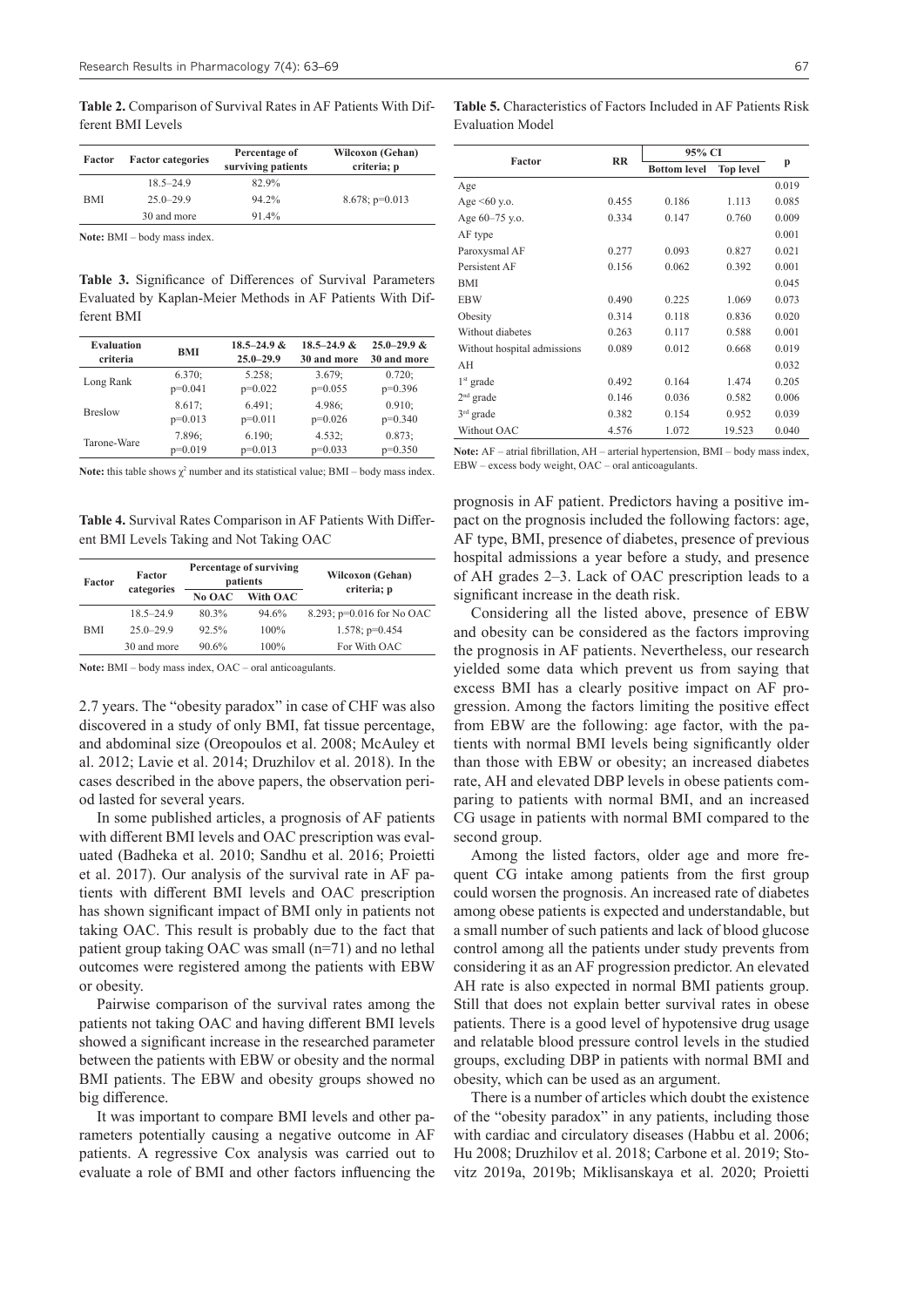and Boriani 2020). It is, first of all, connected with some methodological failures found in different studies. It is impossible to include all predictors affecting the survival rate among patients with and without obesity, which is possibly the main factor causing doubts whether EBW and obesity could positively affect patients with AF and other cardiac pathologies.

### **Conclusion**

A complex analysis of a number of clinical and pharmacological parameters in AF patients included in REKUR-AF study allowed concluding that there is a positive influence of EBW and obesity on the outcome prognosis. This is not an unambiguous conclusion: there are some factors included in the study that could negatively influence the survival rate in patients with normal BMI, such as older age or an elevated rate of some medicine intake (CG). Some evaluated predictors cannot be clearly analyzed due to insufficient data.

### **References**

- All-Russian Scientific Society of Specialists in Clinical Electrophysiology, Arrhythmology and Cardiac Stimulation, Russian Society of Cardiology and Russian Association of Cardiovascular Surgeons (2017) Сlinical Guidelines. Diagnosis and Treatment of Atrial Fibrillation. [in Russian]
- Badheka AO, Rathod A, Kizilbash MA, Garg N, Mohamad T, Afonso L, Jacob S (2010) Influence of obesity on outcomes in atrial fibrillation: yet another obesity paradox. The American Journal of Medicine 123(7): 646–651. <https://doi.org/10.1016/j.amjmed.2009.11.026> [[PubMed\]](https://pubmed.ncbi.nlm.nih.gov/20609687/)
- Druzhilov MA, Kuznetsova TYu, Druzhilova OYu (2018) "Obesity paradoxes": main causes of an "inverse" cardiovascular epidemiology. Cardiovascular Therapy and Prevention [Kardiovaskulyarnaya Terapiya i Profilaktika] 17(5): 92–98. [https://doi.org/10.15829/1728-](https://doi.org/10.15829/1728-8800-2018-5-92-98) [8800-2018-5-92-98](https://doi.org/10.15829/1728-8800-2018-5-92-98) [in Russian]
- Druzhilov MA, Kuznetsova TYu (2017) Obesity associated atrial fibrillation: epicardial fat tissue in etiopathogenesis. Russian Journal of Cardiology [Rossijskii Kardiologicheskii Zhurnal] 7(147): 178–184. <https://doi.org/10.15829/1560-4071-2017-7-178-184>[in Russian]
- Glantz S (1999) Medico-biological Statistics. Practice, Moscow, 459 pp. [in Russian]
- $\blacksquare$  Habbu A, Lakkis NM, Dokainish H (2006) The obesity paradox: fact or fiction? American Journal of Cardiology 98(7): 944–948. [https://](https://doi.org/10.1016/j.amjcard.2006.04.039) [doi.org/10.1016/j.amjcard.2006.04.039](https://doi.org/10.1016/j.amjcard.2006.04.039) [[PubMed\]](https://pubmed.ncbi.nlm.nih.gov/16996880/)
- Hindricks G, Potpara T, Dagres N, Arbelo E, Bax JJ, Blomström-Lundqvist C, Boriani G, Castella M, Dan GA, Dilaveris PE, Fauchier L, Filippatos G, Kalman JM, Meir ML, Lane DA, Lebeau JP, Lettino M, Lip GYH, Pinto FJ, Thomas GN, Valgimigli M, Van Gelder IC, Van Putte BP, Watkins CL, ESC Scientific Document Group (2021) 2020 ESC Guidelines for the diagnosis and management of atrial fibrillation developed in collaboration with the European Association for Cardio-Thoracic Surgery (EACTS): The Task

In conclusion, a subanalysis of REKUR-AF study on the "obesity paradox" in AF patients and comorbid diseases yields the unclear results that cannot make it possible to regard obesity as a positive predictor in these patients. Therefore, further expanded research is needed.

#### **Research limitations**

Nine months after the database creation (n=896), the information about the status of the patients included in the subanalysis was available in 42.6% of cases, which could have affected the final results. Some role in the research limitations could be played by a wide variety of the evaluated predictors of prognosis in AF patients with obesity.

### **Conflict of interest**

All the authors deny any conflict of interests to disclose in this paper.

Force for the diagnosis and management of atrial fibrillation of the European Society of Cardiology (ESC) Developed with the special contribution of the European Heart Rhythm Association (EHRA) of the ESC. European Heart Journal 42(5): 373–498. [https://doi.](https://doi.org/10.1093/eurheartj/ehaa612) [org/10.1093/eurheartj/ehaa612](https://doi.org/10.1093/eurheartj/ehaa612) [\[PubMed](https://pubmed.ncbi.nlm.nih.gov/32860505/)]

- Hu F (2008) Obesity Epidemiology. Oxford University Press, New York, 512 pp.
- Carbone S, Elagizi A, Lavie CJ (2019) The obesity paradox in cardiovascular diseases. Journal of Clinical Exercise Physiology 8(1): 30–53.<https://doi.org/10.31189/2165-6193-8.1.30>
- Lavie CJ, McAuley PA, Church TS, Milani RV, Blair SN (2014) Obesity and cardiovascular diseases: implications regarding fitness, fatness, and severity in the obesity paradox. Journal of the American College of Cardiology 63(14): 1345–1354. [https://doi.org/10.1016/j.](https://doi.org/10.1016/j.jacc.2014.01.022) [jacc.2014.01.022](https://doi.org/10.1016/j.jacc.2014.01.022) [[PubMed\]](https://pubmed.ncbi.nlm.nih.gov/24530666/)
- Lavie CJ, Milani RV, Ventura HO (2009) Obesity and cardiovascular disease: risk factor, paradox, and impact of weight loss. Journal of the American College of Cardiology 53(21): 1925–1932. [https://doi.](https://doi.org/10.1016/j.jacc.2008.12.068) [org/10.1016/j.jacc.2008.12.068](https://doi.org/10.1016/j.jacc.2008.12.068) [\[PubMed](https://pubmed.ncbi.nlm.nih.gov/19460605/)]
- Lechi A (2017) The obesity paradox: is it really a paradox? Hypertension. Eating and Weight Disorders 22(1): 43–48. [https://doi.](https://doi.org/10.1007/s40519-016-0330-4) [org/10.1007/s40519-016-0330-4](https://doi.org/10.1007/s40519-016-0330-4) [\[PubMed](https://pubmed.ncbi.nlm.nih.gov/27812911/)]
- McAuley PA, Artero EG, Sui X, Lee DC, Church TS, Lavie CJ, Myers JN, Espana-Romero V, Blair SN (2012) The obesity paradox, cardiorespiratory fitness, and coronary heart disease. Mayo Clinic Proceedings 87(5): 443–451. [https://doi.org/10.1016/j.](https://doi.org/1 0.1016/j.mayocp.2012.01.013) [mayocp.2012.01.013](https://doi.org/1 0.1016/j.mayocp.2012.01.013) [\[PubMed](https://pubmed.ncbi.nlm.nih.gov/22503065/)]
- Meshcherina NS, Khardikova EM, Saraev IA (2020) Atrial fibrillation: review of the European Society of Cardiology guidelines and national guidelines 2020. Kursk Scientific and Practical Bulletin "Men and Their Health" [Kurskii Nauchno-Prakticheskii Vestnik "Chelovek i Ego Zdorov'e"] (4): 21–29. [https://doi.org/10.21626/](https://doi.org/10.21626/vestnik/2020-4/03) [vestnik/2020-4/03](https://doi.org/10.21626/vestnik/2020-4/03) [in Russian]